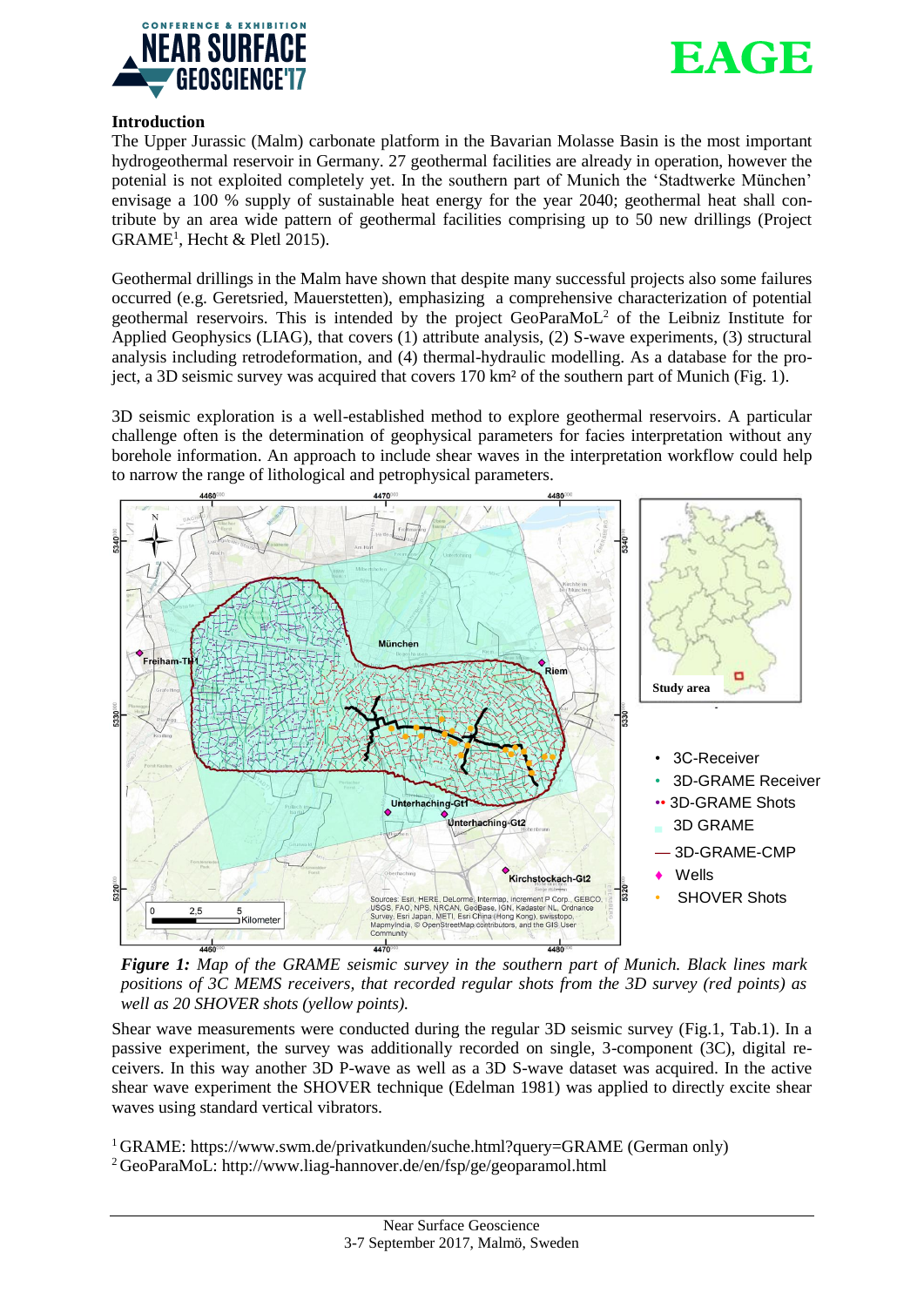



### **Table 1:** Survey parameter

| 3-Component (3C) Receivers: |                                  | <b>Passive experiment:</b>                  | <b>Active experiment:</b>                   |
|-----------------------------|----------------------------------|---------------------------------------------|---------------------------------------------|
| Main line:                  | 312 receivers<br>15 km length    | • Sweep: 12-96 Hz, 12 s<br>• Recording: 5 s | • Sweep: 8-48 Hz, 20 s<br>• Recording: 10 s |
| 2 Crosslines:               | 76 / 79 receivers<br>4 km length | • Line distance: $400$ (NW) –<br>500 (SE) m | • 2x12 sweeps                               |
| Receiver dist.: 50 m / 30 m |                                  | • Shot distance: 50 m                       |                                             |

# **Passive experiment**

3C recording and the use of converted S-waves is in use already a long time (e.g. Kendall, 2006, Chopra & Steward 2010, Hardage et al. 2014). However, this technique has never been applied to geothermal exploration of the Malm reservoir in the Bavarian Molasse Basin due to the additional effort necessary to collect (and interpret) the 3C data. As a test and to encourage further 3C surveys, we recorded the converted 3D wavefield along some 2D lines (s. Fig. 1). The shear components were recorded using MEMS as single sensors, whereas the regular 3D survey used groups of 12 geophones. Since the survey area is located in an urban environment often involving strong noise, we first had to check the comparability of the recordings. We did this by stacking a subset of that reciever stations, where both types of sensors were placed side by side and collected the same shots. The integrated MEMS recordings displayed higher frequencies and an overall lower signal/noise ratio (SNR) than geophone recording (Fig. 2, left). However, the stack of 1173 shots recorded at 51 receivers results in a very good comparability; obviously the stacking process compensates the additional high frequency noise.



*Figure 2, left: SNR of a geophone group (*•*) and a DSU3-sensor (*•*) recording at the same position. Two locations are shown, SNR was calculated using the RMS amplitude in a 150 ms long time window before and coincident with the P-Wave first break, respectively. Right: Stack of 51 geophone and DSU3 recordings, respectively. Processing steps are indicated in the figure.*

Reflections from the top of the carbonate platform are clearly visible on both horizontal components, e.g. H2 oriented 10° towards NNE (Fig. 3). If one assumes a pure SS reflection, a  $v_p/v_s$  ratio of only 1.55 results from the traveltimes of P- and S-waves. If a PS converted wave is assumed, a more realistic  $v_p/v_s$  ratio of 2.05 can be calculated. A recently measured VSP in a deep geothermal well south of Munich revealed a  $v_p/v_s$  ratio of nearly 2 for the lower part (1.6 km – 4.0 km) of the Molasse. Accordingly an asymptotic conversion point binning (ACP, Tessmer & Behle 1988) delivers a better result than a CMP binning. Reflections are also visible below the top of the platform; they give insight into the reservoir.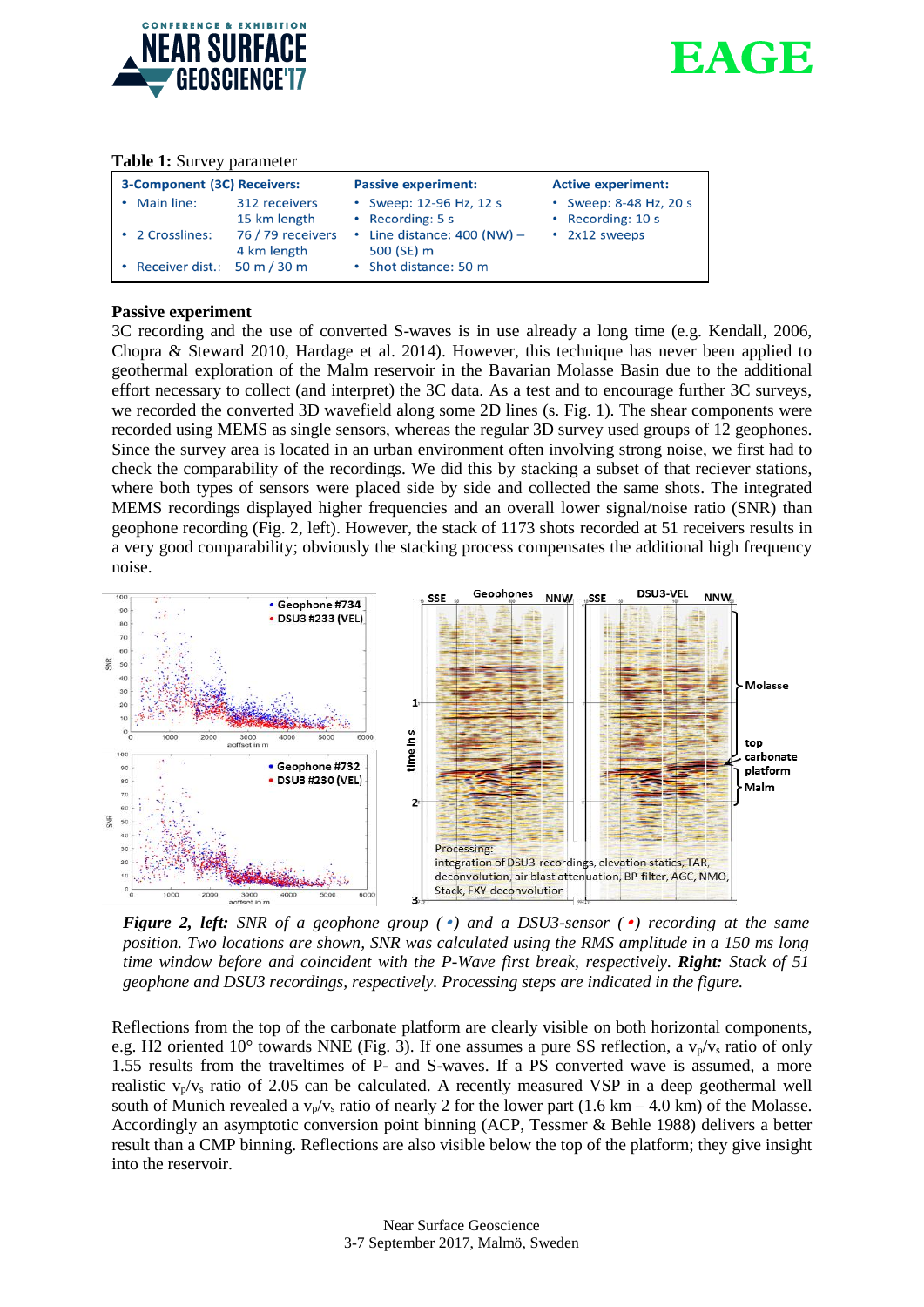





*Figure 3, left: CMP fold of the MEMS receivers. Red lines show sections on the right. Right: CDP-Stack of Z- and H2-component face to face without time correction.*

## **Active experiment**

Besides the passive recording of converted S-waves, we also tried to generate S-waves. Unfortunately, heavy S-wave vibrators are not available anymore, they had been used e.g. by Prakla-Seismos about 30 years ago. However, generating S-waves using P-wave vibrators can also be accomplished by operating them in a push-pull manner, which is also called the SHOVER technique (Edelmann 1981). Two (or more) vibrators are operating side by side with a 180° shift of the vibrator movements (Fig. 4). Thus the P-waves cancel out and (in theory) only transversal polarized S-waves (SH-waves) are transmitted.

It turned out during the survey to be quite difficult to find appropriate source points in the urban environment for the vibrators to sweep side by side. Thus only 20 SHOVER points could be realized, too few to generate a reasonable CMP fold. However, they are effective in emmitting S-waves, as reflections from the top of the carbonate platform show (Fig. 5). These reflections appear on the transversal and on the radial component; from theory they should only be visible on the transversal component. P-waves are not cancelled out as expected; they show up as refracted waves on the Z and on the radial component and even as reflection from the top of the carbonate platform on the Z component.



*Figure 4: Four vibrators (two on either side) sweeping side by side with opposed polarity. In theory, P-waves cancel out and only SH-waves are generated. Vibrators were oriented 110°.*